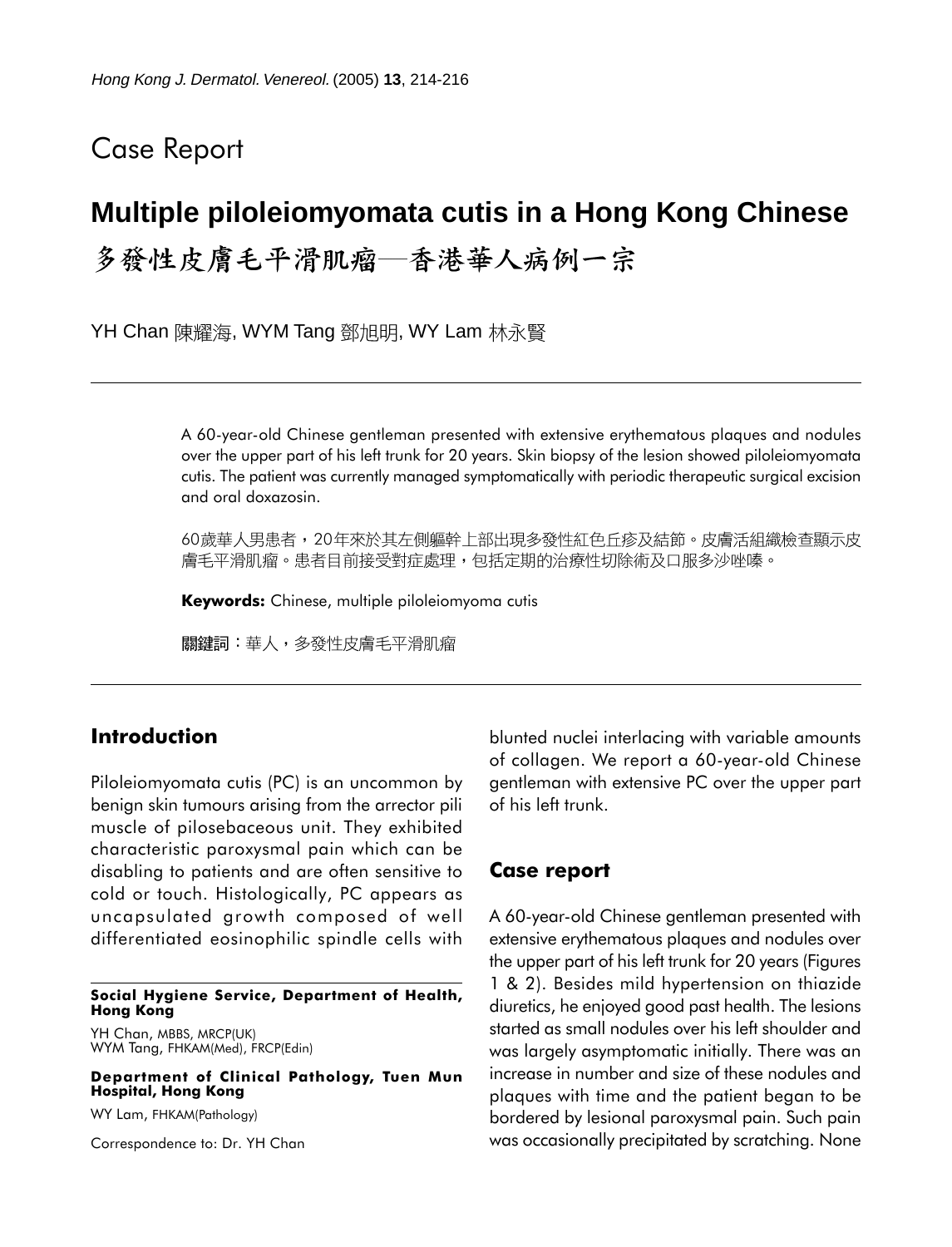of his family members were affected by similar problem.

On examination, there were numerous skincoloured to red dermal nodules and plaques over his left upper girdle. These lesions measured 0.5-2 cm in diameter with smooth surface and nontender. Pseudo-Darier's sign could not be

elicited. There were no other cutaneous or mucosal lesions detected. Systemic examination was unremarkable. A skin biopsy was performed and showed dermal growth composed of whorled smooth muscle fibres with only mild nuclear pleomorphism without evidence of malignancy (Figures 3 & 4). These findings confirmed the diagnosis of PC.



**Figure 1.** Extensive skin-coloured to red nodules and plaques over left chest wall.



**Figure 2.** Extensive nodules and plaques over left upper girdle.



**Figure 3.** Unencapsulated tumour growth composed of fascicles of smooth muscles and intercalating collagen in the dermis and subcutis. (H & E, Original magnification X 4)



Figure 4. Eosinophilic spindle cells with elongated nuclei, abundant cytoplasm and no mitoses. (H & E, Original magnification X 40).